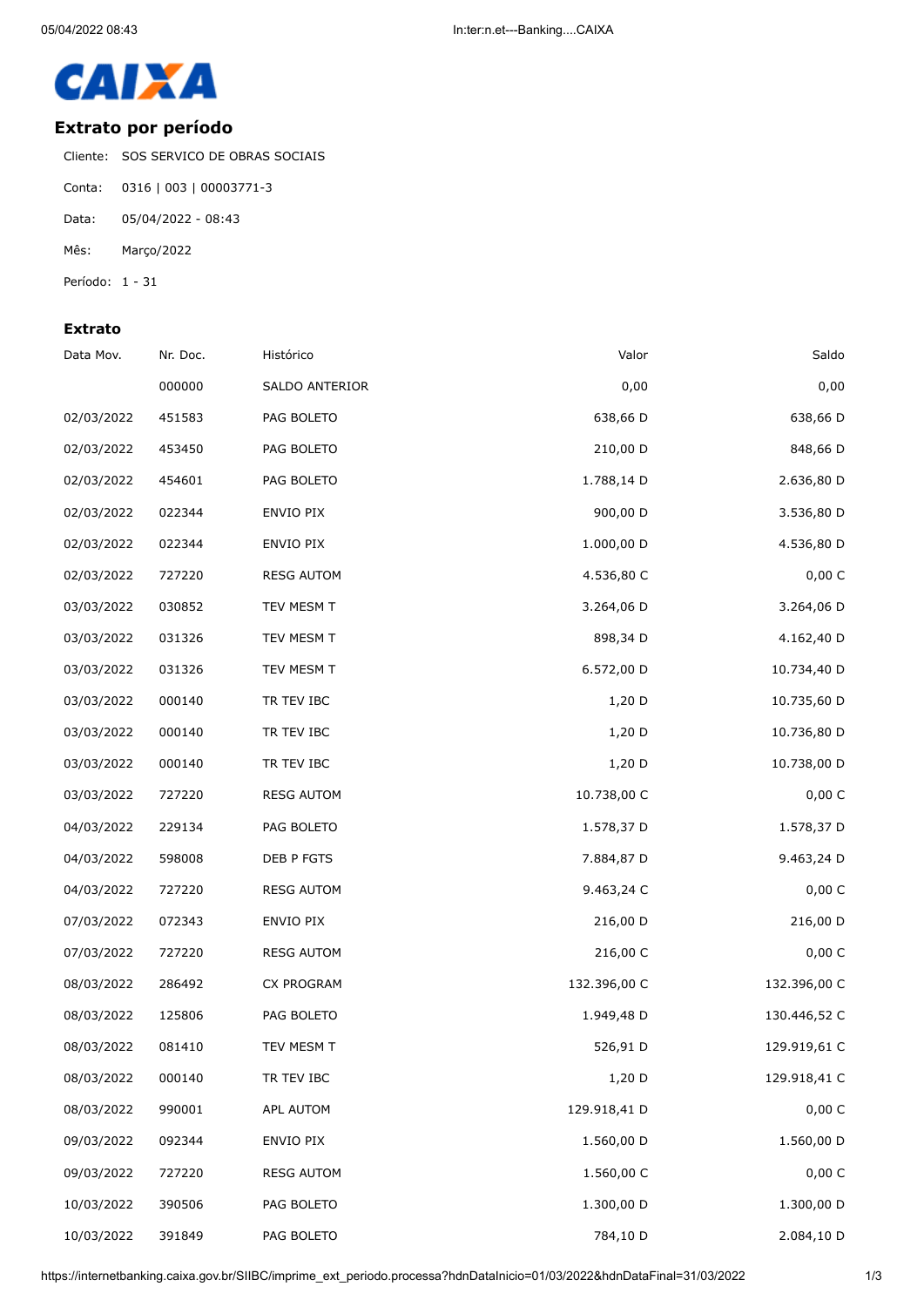|             | In:ter:n.et---BankingCAIXA |                   | 05/04/2022 08:43 |            |  |
|-------------|----------------------------|-------------------|------------------|------------|--|
| 2.665,30 D  | 581,20 D                   | PAG BOLETO        | 393598           | 10/03/2022 |  |
| 2.882,82 D  | 217,52 D                   | PAG FONE          | 443399           | 10/03/2022 |  |
| 0,00 C      | 2.882,82 C                 | <b>RESG AUTOM</b> | 727220           | 10/03/2022 |  |
| 463,62 D    | 463,62 D                   | PAG BOLETO        | 078884           | 11/03/2022 |  |
| 553,61 D    | 89,99 D                    | PAG FONE          | 643686           | 11/03/2022 |  |
| 975,46 D    | 421,85 D                   | ENVIO TEV         | 110929           | 11/03/2022 |  |
| 976,66 D    | $1,20$ D                   | TR TEV IBC        | 000140           | 11/03/2022 |  |
| 0,00 C      | 976,66 C                   | <b>RESG AUTOM</b> | 727220           | 11/03/2022 |  |
| 27.791,78 D | 27.791,78 D                | TEV MESM T        | 141203           | 14/03/2022 |  |
| 27.792,98 D | $1,20$ D                   | TR TEV IBC        | 000140           | 14/03/2022 |  |
| 0,00 C      | 27.792,98 C                | <b>RESG AUTOM</b> | 727220           | 14/03/2022 |  |
| 1.477,29 D  | 1.477,29 D                 | PAG BOLETO        | 285548           | 15/03/2022 |  |
| 0,00 C      | 1.477,29 C                 | <b>RESG AUTOM</b> | 727220           | 15/03/2022 |  |
| 834,70 C    | 834,70 C                   | <b>CRED TEV</b>   | 002608           | 17/03/2022 |  |
| 987,55 C    | 152,85 C                   | <b>CRED TEV</b>   | 002610           | 17/03/2022 |  |
| 5.073,27 C  | 4.085,72 C                 | CRED TEV          | 002611           | 17/03/2022 |  |
| 4.319,20 C  | 754,07 D                   | TEV MESM T        | 001063           | 17/03/2022 |  |
| 3.843,41 C  | 475,79 D                   | TEV MESM T        | 001065           | 17/03/2022 |  |
| 716,59 D    | 4.560,00 D                 | TEV MESM T        | 001066           | 17/03/2022 |  |
| 3.016,59 D  | 2.300,00 D                 | TEV MESM T        | 001067           | 17/03/2022 |  |
| 4.336,78 D  | 1.320,19 D                 | TEV MESM T        | 001069           | 17/03/2022 |  |
| 4.768,77 D  | 431,99 D                   | TEV MESM T        | 001070           | 17/03/2022 |  |
| 5.118,36 D  | 349,59 D                   | TEV MESM T        | 171339           | 17/03/2022 |  |
| 5.119,56 D  | 1,20 D                     | TR TEV IBC        | 000140           | 17/03/2022 |  |
| 5.120,76 D  | 1,20 D                     | TR TEV IBC        | 000140           | 17/03/2022 |  |
| 5.121,96 D  | 1,20 D                     | TR TEV IBC        | 000140           | 17/03/2022 |  |
| 5.123,16 D  | 1,20 D                     | TR TEV IBC        | 000140           | 17/03/2022 |  |
| 5.124,36 D  | 1,20 D                     | TR TEV IBC        | 000140           | 17/03/2022 |  |
| 5.125,56 D  | 1,20 D                     | TR TEV IBC        | 000140           | 17/03/2022 |  |
| 5.126,76 D  | 1,20 D                     | TR TEV IBC        | 000140           | 17/03/2022 |  |
| 0,00 C      | 5.126,76 C                 | <b>RESG AUTOM</b> | 727220           | 17/03/2022 |  |
| 198,43 D    | 198,43 D                   | PAG FONE          | 111580           | 18/03/2022 |  |
| 0,00 C      | 198,43 C                   | <b>RESG AUTOM</b> | 727220           | 18/03/2022 |  |
| 452,00 D    | 452,00 D                   | PAG BOLETO        | 327128           | 21/03/2022 |  |
| 932,00 D    | 480,00 D                   | ENVIO PIX         | 212344           | 21/03/2022 |  |
| 0,00C       | 932,00 C                   | <b>RESG AUTOM</b> | 727220           | 21/03/2022 |  |
| 49,00 D     | 49,00 D                    | MANUT CTA         | 000000           | 25/03/2022 |  |
| 0,00 C      | 49,00 C                    | <b>RESG AUTOM</b> | 727220           | 25/03/2022 |  |
| 51.810,08 D | 51.810,08 D                | TEV MESM T        | 300914           | 30/03/2022 |  |